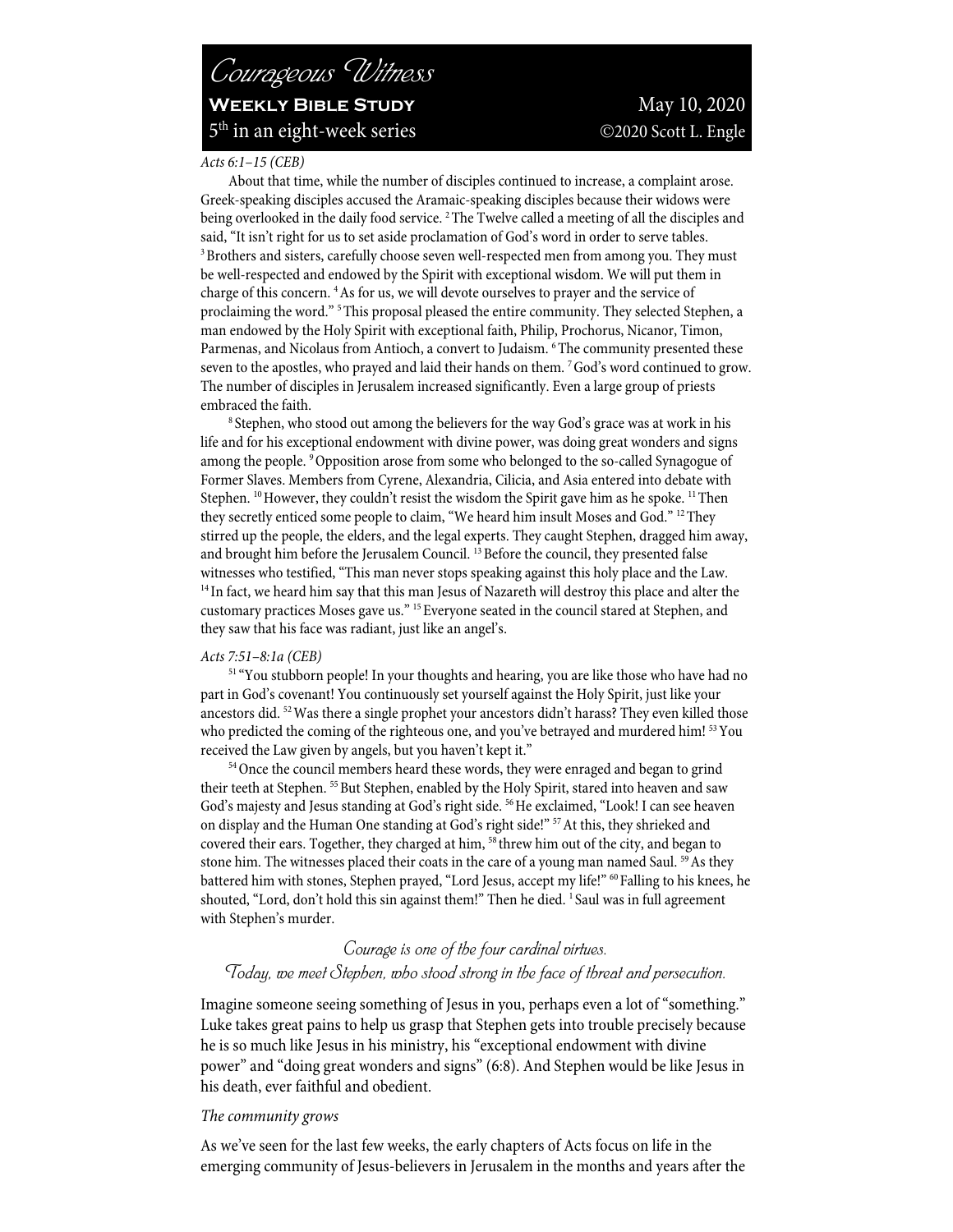Holy Spirit arrived during the festival of Pentecost after Jesus' resurrection. The community grows and thrives as the city hears the Good News and sees stark evidence of God's creative power among them. But, not too surprisingly, problems begin to emerge.

That says nothing about their faith, only that they still had to deal with their own sinful hearts. For example, in Acts 5 a man and his wife lie to the apostles . . . to God! . . . falsely claiming that they had turned over all the proceeds from a property sale. They hadn't and when confronted with their lies, they both drop dead.

Now, a more significant problem has emerged that threatens the community's unity, which is comprised of both Greek–speaking disciples (referred to as the "Hellenists" in most translations) and Aramaic-speaking disciples (the "Hebrews"). In other words, there were disciples even then who were originally from elsewhere in the Roman Empire. As we all know, desiring unity and living unity are not the same. The Greekspeaking widows believe that their needs are not being met for the sake of the Aramaicspeaking widows. The nature of the problem is well laid-out by N.T. Wright:

The problem came to a head over the treatment of widows. This shows that already in the early church the question of 'living as a single family' had clear negative as well as positive implications: normally, widows would be taken care of among their own blood-relations, but those family ties appear to have been cut when people joined the new movement. As in some parts of the world to this day, baptism meant saying goodbye to an existing family as well as being welcomed into a new one. And the new one therefore had to take on the obligations of the  $old. \ldots$ 

Whatever we think about that, the distinction in verse 1 between 'Hellenists' and 'Hebrews' is probably one of those things with a variety of elements mixed together. Nobody had planned for a complex and intricate welfare system. It had been invented on the hoof, when there were other things (such as persecution by the authorities) to think about. It would be surprising if such a system could proceed without difficulties. And in a complex society such as that in Jerusalem, which was both a deeply traditional culture, very conscious of its historic and religious significance, and a cosmopolitan mixture of Jews from all over the world, it is not surprising that people would be eyeing one another to see if this or that group appeared to be taking advantage.<sup>1</sup>

### Daily Distribution of Food<sup>1</sup>

Jewish practice provided a means to distribute food to the poor. One means was to distribute weekly funds to poor residents in order for them to purchase food. This was called *quppah*, so named after "the box" that was used to collect the funds. A daily distribution of food was provided for non-residents and was called *tamhuy*, named after the "tray" on which foodstuffs were placed for distribution (Jeremias, 130–32). It appears that the Christian community was imitating the *tamhuy* with its "daily distribution." But does this mean that the widows were not considered "residents"? And one may ask, "Why did Christian Jews have to set up their own means of caring for the poor?" One can only speculate whether the neglect of "the widows" by the larger Jerusalem community might indicate that the Hellenistic Christian community was viewed by the residents of Jerusalem as a distinct enough group that it did not "qualify" for either the *quppah* or *tamhuy*.

1. from Joachim Jeremias, *Jerusalem in the Time of Jesus* (Philadelphia: Fortress, 1969); Gerd Lüdemann, *Early Christianity according to the Traditions* in *Acts: A Commentary* (Minneapolis: Fortress, 1989).+

<sup>1</sup> Wright, T. (2008). *Acts for Everyone, Part 1: Chapters 1-12* (p. 98). London: Society for Promoting Christian Knowledge.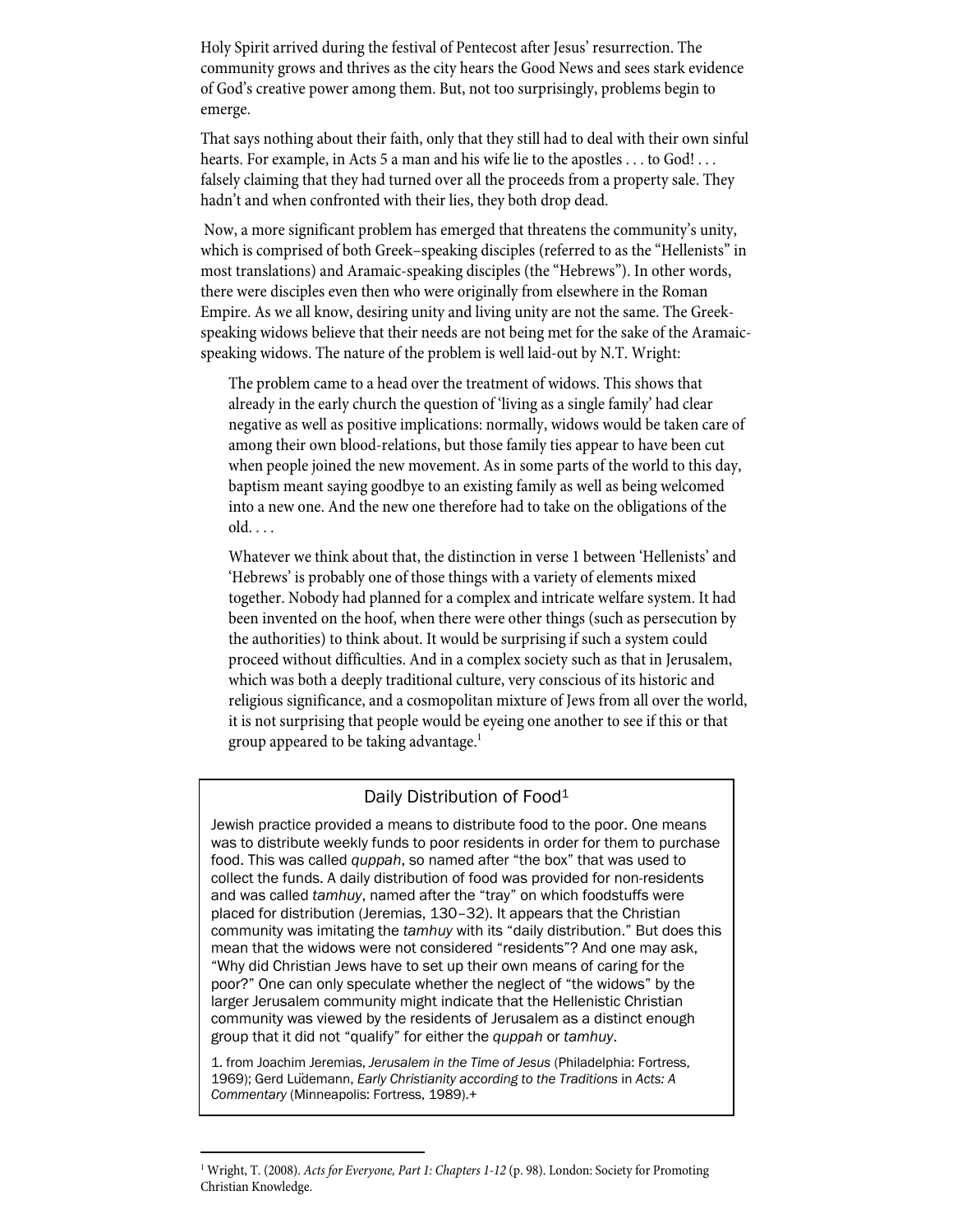With the food distribution system having broken down, the apostles realize that they are going to need some reorganization of structure and duties. Who will do what and how will the needs of all be effectively and justly met? So, the apostles call a meeting of all the believers in Jerusalem. They outline the problem and ask the community to select seven men, to whom the apostles would delegate the food distribution (*diakonein*) and assuredly other responsibilities. The community would select the seven, but the apostles set forth two criteria. They must be well-respected and it must be clear to all that the men have been endowed by the Holy Spirit with exceptional wisdom.

Seven men were chosen; their names are listed in 6:5 above. In front of the community, the apostles pray over the seven and lay their hands on them, which denoted a sharing of the apostles' authoritative power. The apostles were ensuring that as they delegated responsibility, they also gave these men authority. The apostles would continue to serve but would now focus on prayer and the proclamation of the Gospel.

#### *A target*

Stephen is listed first among and his gifts are noted. Surely that is no accident. It becomes clear that there is, indeed, something special about Stephen. Enough so that opposition to him rose and, soon, made him a target of the Jewish leadership and the crowds. Eventually, Stephen is hauled before the Jewish Council where he is confronted by false testimony. There's a remarkable moment in 6:15: as Stephen is lied about, his face is radiant, "just like an angel's."

When Stephen speaks in his own defense against the accusations of blasphemy, he delivers a blistering indictment not only of the Jewish leadership but of his fellow Jews in general. Stephen takes the council through the long sad story of the Jews and their unwillingness to see God's work among them. If you ever want a quick run through of the Old Testament story just turn to Acts 7. It is certainly one of the most important speeches in Acts. Robert Wall helps us to look a bit deeper into Stephen's speech.

Speeches in Acts typically respond to a theological mistake. Stephen's is no exception: The question, "Are these things so?" is asked by a hostile court in consideration of "false" testimony. On the face of it, however, Stephen's speech is hardly an apologia in either form or motive; nowhere does he *directly* respond to the charges brought against him. Nor is his speech kerygmatic, $2$  since nowhere does he draw together biblical passages in support of the church's proclamation that the risen Jesus is God's promised Messiah. Rather, he tells a story of unrepentant Israel. Johnson reminds us that similar prophetic recitals of Israel's history were commonplace within biblical and contemporary Jewish literature. The manner of the storyteller's retelling of that sacred history—what is included or omitted and in what sequence—presents a particular line of vision into Israel's faith and destiny. Apart from its brevity, the principal literary convention that distinguishes this historiography from secular counterparts (e.g., Herodotus, Thucydides, Josephus) is its biblical diction and citation: Stephen's speech is midrashic—that is, he retells Israel's history by recalling a selection of biblical stories that carry his theological freight—a prophet's exposure of Israel's need for repentance and restoration. He only indirectly responds to the charges leveled against him as an element of this theological perspective, and the central themes of his speech are those of a pious Jew who would never blaspheme God or Moses (see  $6:11$ ).<sup>3</sup>

Needless to say, the speech does not go over well. Stephen's fellow Jews become enraged and haul him outside to be stoned to death. Wall again:

<sup>&</sup>lt;sup>2</sup> "Kerygmatic" is from the Greek word, *kerygma*, meaning "preaching" and refers to proclaiming a message. In the New Testament, this kerygma is the Good News about Jesus.

<sup>3</sup> Wall, R. W. (1994–2004). The Acts of the Apostles. In L. E. Keck (Ed.), *New Interpreter's Bible* (Vol. 10, p. 124). Nashville: Abingdon Press.